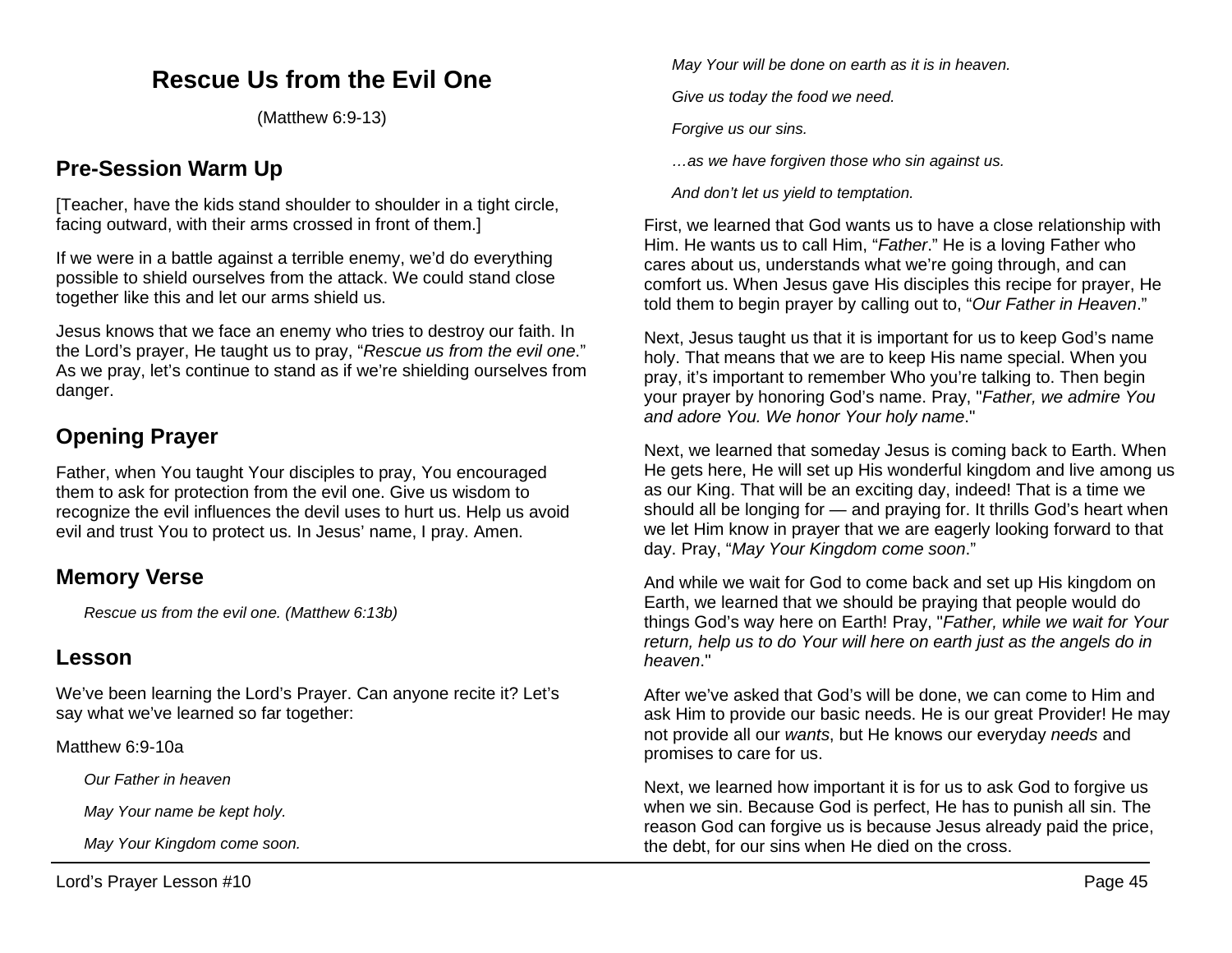Next, we learned that it isn't enough to ask God to forgive us; He expects us to forgive others completely in the same way we want Him to forgive us. If you're having a hard time forgiving someone, remember all the wrongs that God has forgiven you and ask Him to help you.

Next, we learned that it is important for us to resist the temptation to sin. Everyone is tempted to sin every day. But you always have a choice. God wants you to choose to do the right thing—the godly thing to please Him.

The next phrase in the prayer is…

Matthew 6:13b

*Rescue us from the evil one.*

Today we're going to learn that we have a very real enemy who is trying to destroy our faith. But we can look to God for strength and protection against Satan and his evil ways.

### *Protect Me!*

**[Preparation**: Help kids brainstorm a list of things Satan might use to hurt us. Some examples are worry, doubt, anger, jealousy, greed. Have the kids write these things on pieces of scrap paper and then wad them up like a ball. Using a masking tape strip down the middle of the room, divide the children into two teams and give one team the pile of "*grenades*" (paper balls).]

**Play:** In our game, you're going to try to keep from being hit by these evil tricks of Satan.

[Teacher, make sure that each child on the offensive team has at least two "*grenades*".]

At my signal, the team will throw the "*grenades*" at the other team. The other team is to try to avoid being hit.

[Teacher, allow the teams to reverse the roles so each team has an opportunity to throw the "*grenades*". Then ask the following discussion questions:]

- What made it hard to dodge the "*grenades*"?
- What would help your team avoid being hit by all these evil influences?

[Teacher, play the game again, but this time, provide the defending team with one "*shield*." You can use a plastic trash can lid, an umbrella, or your sample of the craft idea. As before let both teams have a chance to throw the "*grenades*". Then, gather the playing items and have the children return to their seats.]

- How did you feel when the "*grenades*" came flying toward you this time?
- What difference did it make to have a shield?
- How did having only one shield affect the way your team worked together? (We got close together behind the shield.)
- How can God be like a shield to protect us from evil?

Satan uses all sorts of evil tricks to try to discourage, mislead, or harm people. Sometimes it seems as if evil influences are flying all around us. But God can protect us. He does not leave us defenseless, but provides us with protective armor and a spiritual shield to keep us safe.

Do you know what armor is? Armor is a special kind of suit worn for protection. Today deep-sea divers wear a kind of armor. People who go into outer space wear space suits. Even football players wear a type of armor.

During the time of Jesus, Roman soldiers wore armor to protect them in battle. In Ephesians 6, the pieces of a Roman soldier's armor are used as an object lesson to help us understand the protection God offers us in our battle against Satan.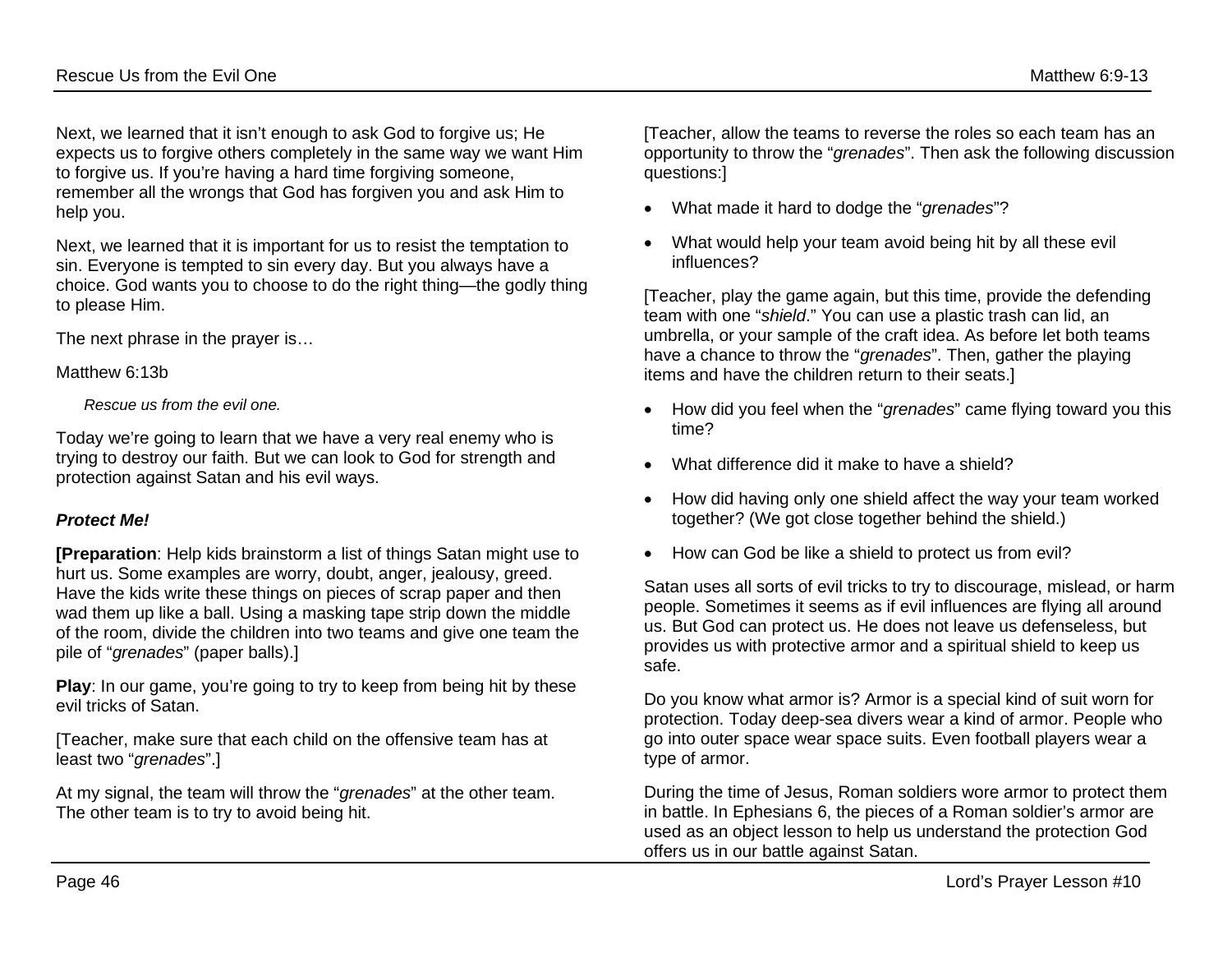Ephesians 6:10-17 [Teacher, read these verses leaving out key words for your class to "fill in the blanks":]

*10A final word: Be strong in the Lord and in his mighty power.* 

*11Put on all of God's armor so that you will be able to stand firm against all strategies of the devil.* 

*12For we are not fighting against flesh-and-blood enemies, but against evil rulers and authorities of the unseen world, against mighty powers in the dark world, and against evil spirits in the heavenly places.*

*13Therefore, put on every piece of God's armor so you will be able to resist the enemy in the time of evil. Then after the battle you will still be standing firm.* 

*14Stand your ground, putting on the belt of truth and the body armor [breastplate] of God's righteousness.* 

*15For shoes, put on the peace that comes from the Good News so that you will be fully prepared.* 

*16In addition to all of these, hold up the shield of faith to stop the fiery arrows of the devil.* 

*17Put on salvation as your helmet, and take the sword of the Spirit, which is the word of God.*

#### *Discussion of the pieces of armor*

**Belt** – The Roman soldier wore a strong, wide piece of armor around the middle of his body like a belt. It not only protected his vital organs, but it held all the others pieces of the armor together. With his belt on, the soldier could move around with confidence, knowing his other pieces would not slip out of place.

**Breastplate** – The Roman soldier also wore a breastplate that covered his body from his neck to his waist — in the front and back. It was made of metal plates or chains so that no sword or arrow could go through it.

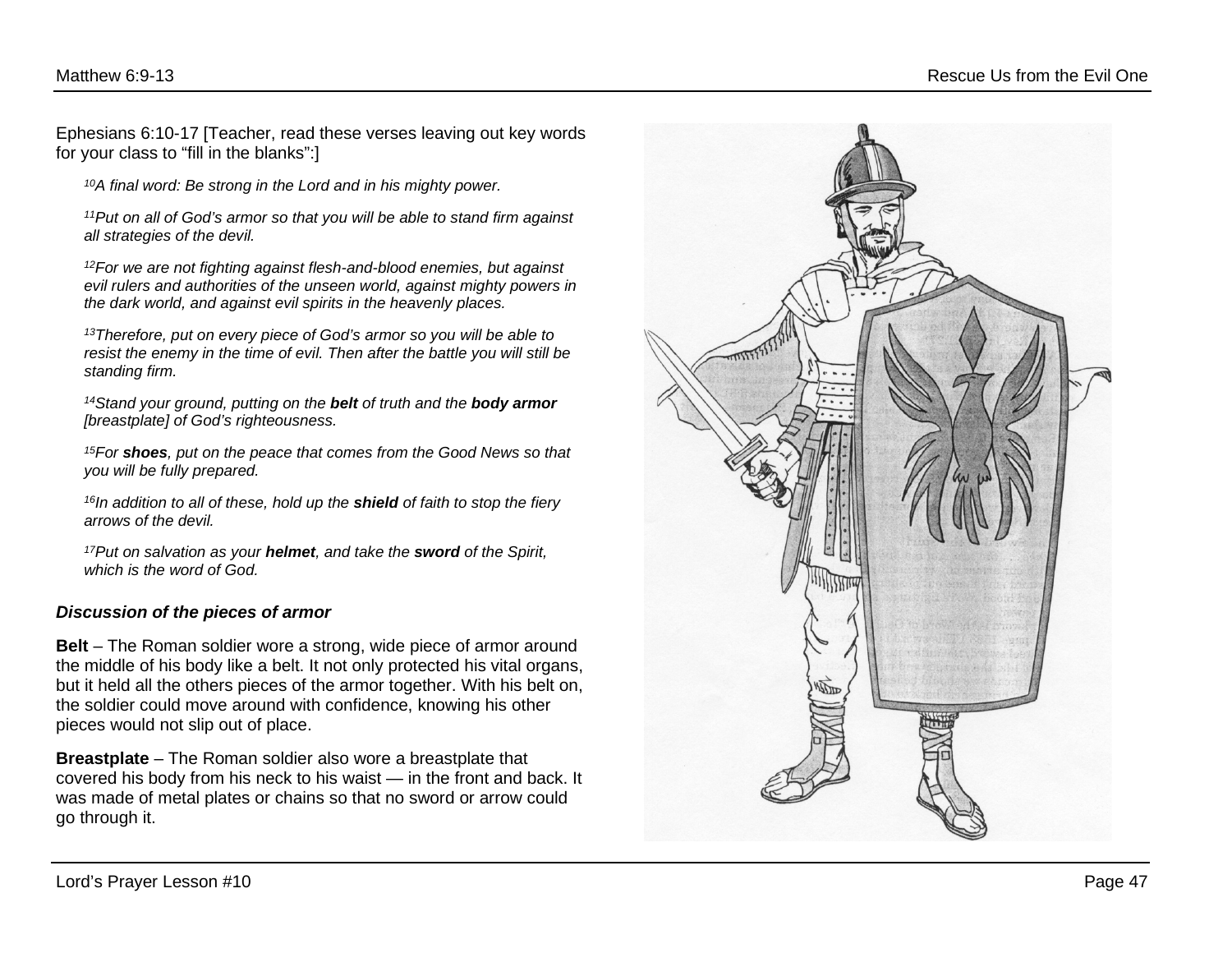**Shoes** – Roman soldiers wore heavy protective foot gear. Their shoes made them sure-footed and stable in the battle with the enemy.

**Shield** – The Roman soldier's armor also included a large shield made of wood. It was about 21/2 feet across and 4 feet long, so it offered double protection for almost every part of the soldier's body. To get to him, the enemy's arrows had to get past the shield first and then pierce through the armor that was worn on the soldier's body. The sides of the shield were made to hook together with the shields of other soldiers so that an army could use them to form a wall of protection.

**Helmet** – No matter how much armor you have for your body, it will do you no good unless you protect your head. A soldier's helmet protected his head and gave him confidence that he was safe from the enemy's attack.

**Sword** – With our armor on, we now need something with which to fight back. We're ready to pick up our swords and go into battle

#### *We are soldiers in God's army*

The Devil is God's enemy. He hates God and that's why he also hates anyone that loves God! Satan has a whole army of demons that are always trying to get God's followers to doubt God and to turn against Him.

It's important to remember that Satan is not as powerful as God, but he *is* a strong enemy. He is more powerful than you and I. God is stronger than our enemy and He can protect us. That's why He's given us Spiritual armor to protect us spiritually.

• How do you think each of these pieces of spiritual armor can protect us in our battle with Satan? [Let the children give their ideas.]

When Satan attacks us with temptations, if we put on our spiritual armor, we will be able to stand and not give in to sin.

There are many ways God can protect us from the evil one. One way is the shield of faith.

The Roman soldier's enemies used everything they could think of to defeat the soldiers. Knowing the soldier's shields were made of wood, the enemy often set their arrows on fire before they shot them. Roman soldiers covered their wooden shields with cloth and tough leather then soaked them in water so that when a flaming arrow landed on the wet shield, the fire would immediately go out.

Satan, our enemy, shoots flaming arrows, or 'fiery darts,' at us, too. Satan wants you and me to doubt God. He wants us to doubt God's promises, His faithfulness, His goodness, and His power.

Some of the darts Satan shoots are lies, hateful thoughts about people or the desire to sin. We don't know when Satan will shoot one of his darts. He's like a sniper who shoots when we least expect it. We must always have our shields of faith in hand and be ready to use it. We need to have our spiritual shields of faith soaked in the living water of the Word of God. We do that by reading our Bibles and praying; and by listening and obeying God.

We also need to surround ourselves with Christian friends so that when we are tempted to give up our faith, we can '*hook on*' to their shields and let them encourage us (Hebrews 10:23-25). Hold your shield of faith high by trusting the truths you know about God. Even when things seem to be going wrong, believe that God is your always present, all-powerful, loving Father, working in your life for your good — even when your feelings tell you something different. Faith is acting on what you believe even when you have doubts.

If you have faith in God that means that you trust Him to protect you. Your faith will stop all the bad thoughts that come into your mind, like fear and worry and anger. Satan doesn't want us to trust God to protect us. He's always trying to make us afraid. But we can stand strong in our faith in God.

When we wear God's armor, we can be confident that God will "*rescue us from the evil one*."